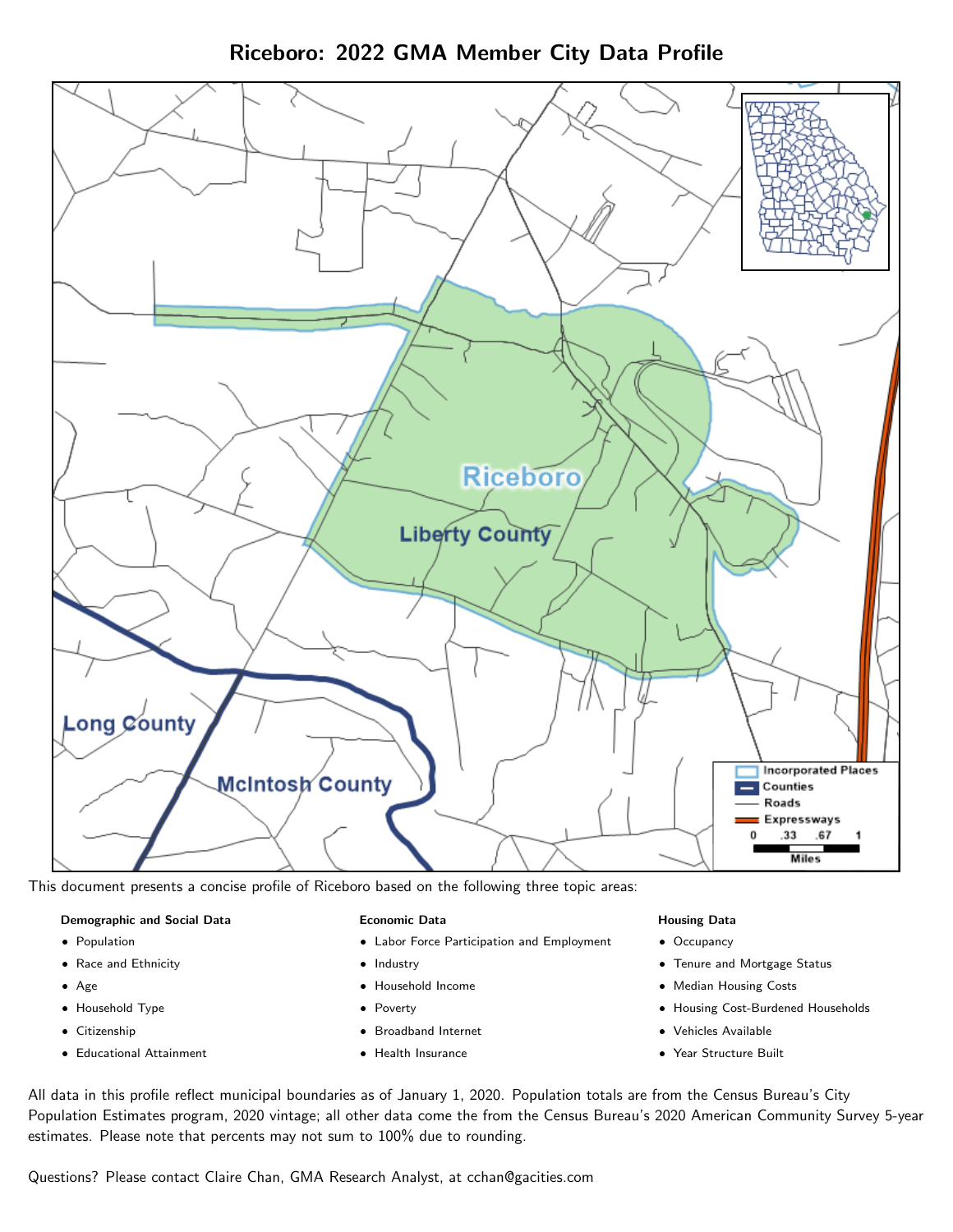# Riceboro: Demographic and Social



Age

**Citizenship** 









Source: U.S. Census Bureau, City Population Estimates, 2020 vintage Source: American Community Survey, 2020 5-year estimates, table B03002

#### Household Type



Source: American Community Survey, 2020 5-year estimates, table B01001 Source: American Community Survey, 2020 5-year estimates, table B11001

#### Educational Attainment



Source: American Community Survey, 2020 5-year estimates, table B05002 Source: American Community Survey, 2020 5-year estimates, table B15002

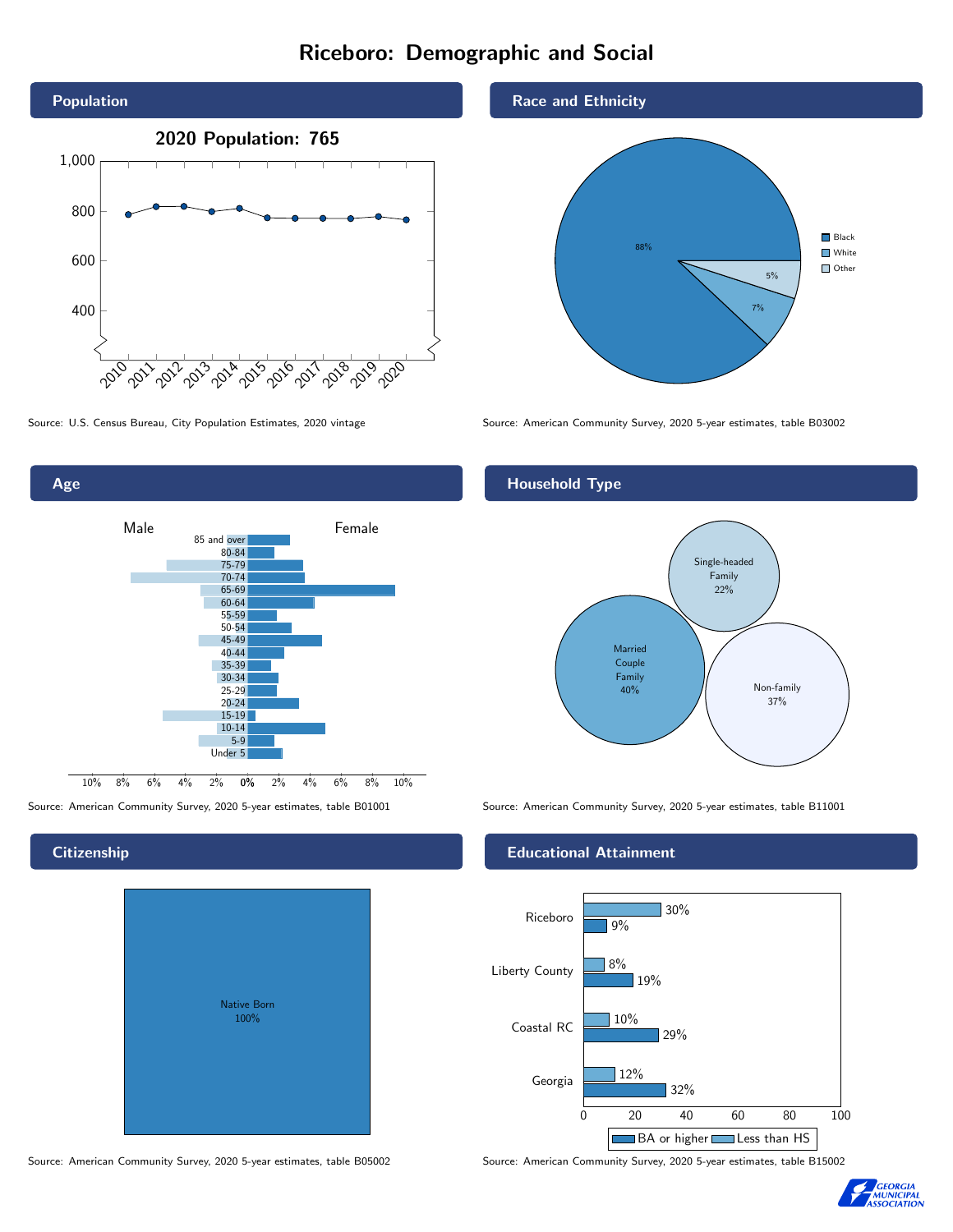# Riceboro: Economic



Source: American Community Survey, 2020 5-year estimates, table B23001 Note: Unemployment rate is based upon the civilian labor force.

# Household Income Riceboro \$44,868 \$50,411 \$38,243

0 50,000 100,000 150,000 200,000 250,000

Mean Median

\$85,691

\$78,108

\$61,342

\$57,267

\$61,224

Source: American Community Survey, 2020 5-year estimates, tables B19013 and B19025 Source: American Community Survey, 2020 5-year estimates, table B17010

Georgia

Coastal RC

Liberty County

Broadband Internet No 45% Yes 55%

Source: American Community Survey, 2020 5-year estimates, table B28002 Source: American Community Survey, 2020 5-year estimates, table B18135

Industry

| Agriculture, forestry, fishing and hunting, and mining      | $3\%$ |
|-------------------------------------------------------------|-------|
| Construction                                                | 3%    |
| Manufacturing                                               | 13%   |
| <b>Wholesale Trade</b>                                      | 2%    |
| Retail Trade                                                | 10%   |
| Transportation and warehousing, and utilities               | 12%   |
| Information                                                 | $1\%$ |
| Finance and insurance, real estate, rental, leasing         | $0\%$ |
| Professional, scientific, mgt, administrative, waste mgt    | 6%    |
| Educational services, and health care and social assistance | 31%   |
| Arts, entertainment, recreation, accommodation, food        | 8%    |
| service                                                     |       |
| Other services, except public administration                | 3%    |
| Public administration                                       | 9%    |

Source: American Community Survey, 2020 5-year estimates, table C24030





#### **Health Insurance**